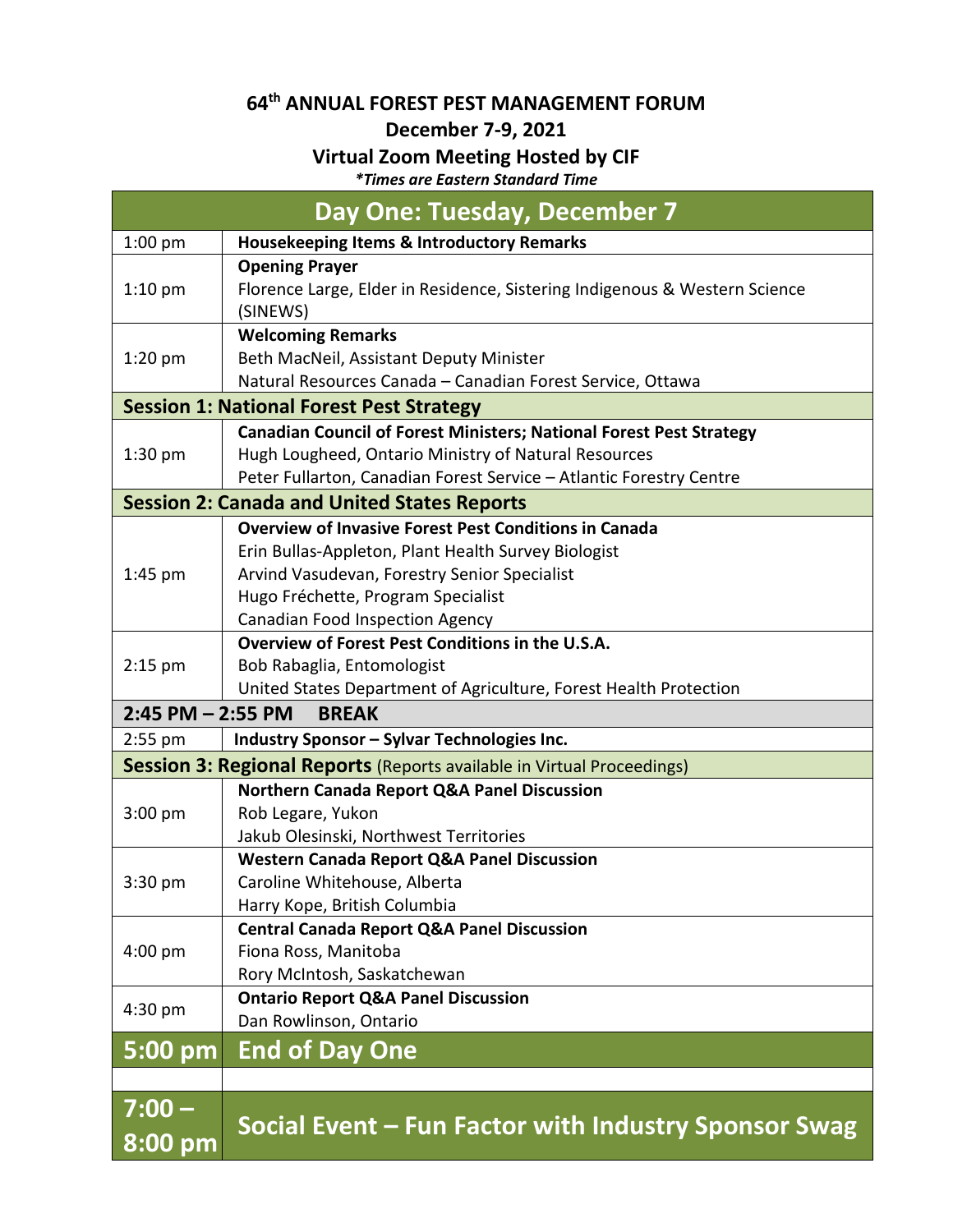| Day Two: Wednesday, December 8                                          |                                                                                  |  |  |
|-------------------------------------------------------------------------|----------------------------------------------------------------------------------|--|--|
| $1:00$ pm                                                               | <b>Keynote Speaker</b>                                                           |  |  |
|                                                                         | Cecilia Brooks, Elder, Wolastoqey First Nation                                   |  |  |
| <b>Session 3: Regional Reports (continued)</b>                          |                                                                                  |  |  |
| 1:30 pm<br>$2:00$ pm                                                    | <b>Quebec Report Q&amp;A Panel Discussion</b>                                    |  |  |
|                                                                         | Pierre Therrien, Quebec                                                          |  |  |
|                                                                         | <b>Atlantic Canada Report Q&amp;A Panel Discussion</b>                           |  |  |
|                                                                         | Jeff Motty, Newfoundland and Labrador                                            |  |  |
|                                                                         | Jeff Ogden, Nova Scotia                                                          |  |  |
|                                                                         | Drew Carleton, New Brunswick                                                     |  |  |
| <b>Session 4: Pesticide Regulations, Alternatives, Minor Use Update</b> |                                                                                  |  |  |
|                                                                         | PMRA Update - What's New in Terms of Products & Regulations                      |  |  |
| $2:30$ pm                                                               | Dean Morewood, Evaluation Officer, Insecticides                                  |  |  |
|                                                                         | Pest Management Regulatory Agency, Health Canada                                 |  |  |
| <b>BREAK</b><br>$2:45$ PM $- 2:55$ PM                                   |                                                                                  |  |  |
| 2:55 pm                                                                 | <b>Industry Sponsor - BioForest Inc.</b>                                         |  |  |
| <b>Session 5: Canadian Food Inspection Agency</b>                       |                                                                                  |  |  |
| 3:00 pm                                                                 | An R Package for Risk-based Survey Design and Assessment in Plant Health.        |  |  |
|                                                                         | Joseph Stinziano, Science Analyst                                                |  |  |
|                                                                         | <b>Canadian Food Inspection Agency</b>                                           |  |  |
|                                                                         | <b>Artificial Intelligence to Detect Invasive Species</b>                        |  |  |
| 3:25 pm                                                                 | Noureddine Meraihi, Manager, Al-Lab                                              |  |  |
|                                                                         | <b>Canadian Food Inspection Agency</b>                                           |  |  |
| $3:50$ pm                                                               | Phytosanitary Measures - Reducing the Risk of Moving Pests on Forest Products    |  |  |
|                                                                         | Meghan Noseworthy, Research Manager,                                             |  |  |
|                                                                         | Canadian Forest Service - Pacific Forestry Centre                                |  |  |
| 4:15 pm                                                                 | <b>Spotted Lanternfly at Our Door</b>                                            |  |  |
|                                                                         | Christine Villegas, Senior Specialist, Invasive Alien Species and Domestic Plant |  |  |
|                                                                         | <b>Health Programs</b>                                                           |  |  |
|                                                                         | <b>Canadian Food Inspection Agency</b>                                           |  |  |
| 4:40 pm                                                                 | <b>Wrap Up</b>                                                                   |  |  |
| 5:00 pm                                                                 | <b>End of Day Two</b>                                                            |  |  |